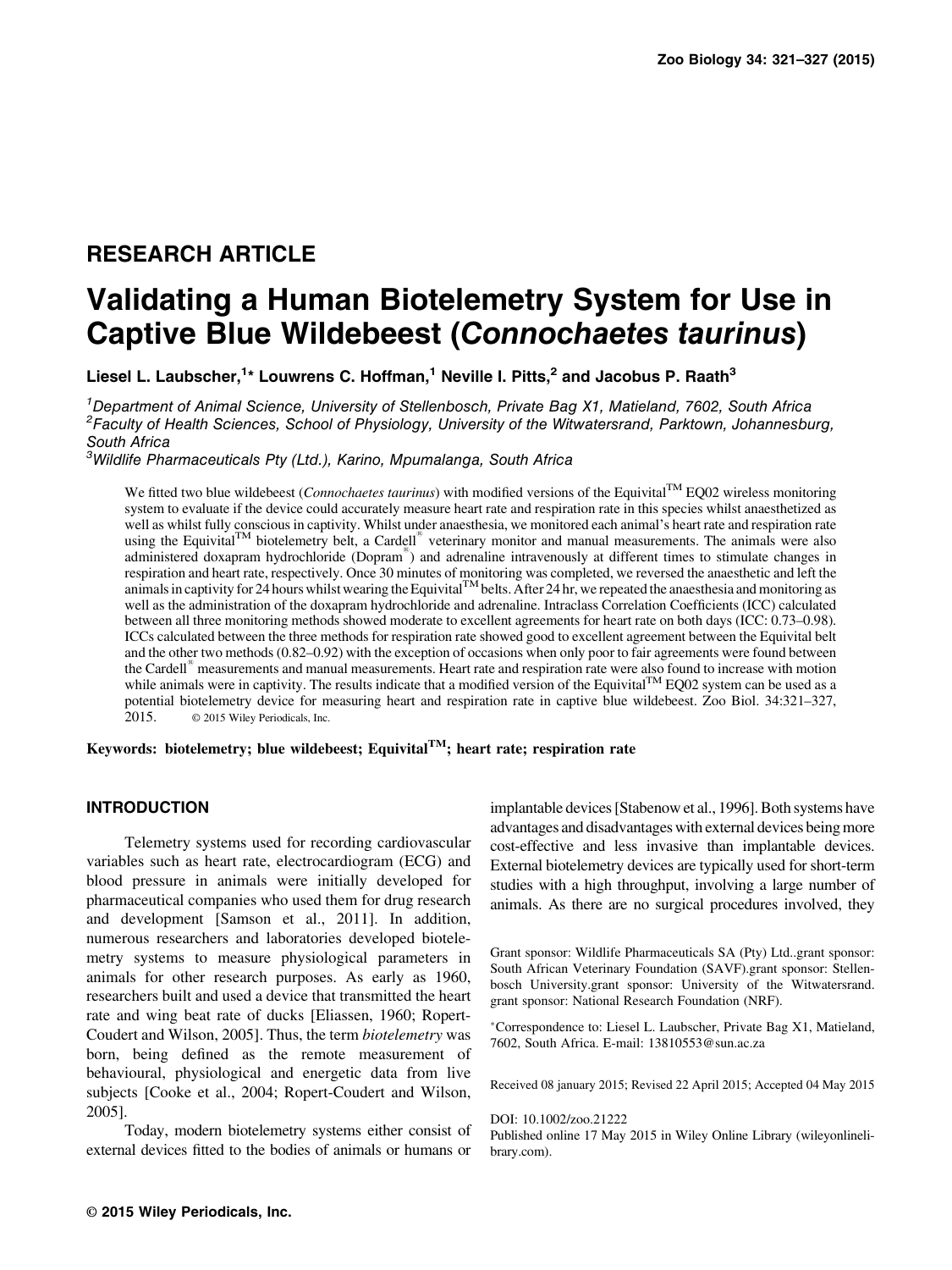#### 322 Laubscher et al.

provide a non-invasive alternative to implantable devices and can be used with single or group-housed animals [Grenwis, 2010]. Implantable devices, however, are able to measure a larger number of variables more accurately, are less likely to be lost or removed and tend to cause little discomfort to animals once implanted [Wild et al., 1995; Grenwis, 2010].

Although biotelemetry is becoming more popular in animal research studies, it is still not as widely used in large terrestrial mammals as was anticipated when these types of systems were first developed. According to Cooke et al. [2004], the two most limiting factors to its use in species other than bird and marine species are firstly, the lack of commercial development for many applications and secondly, the cost of such systems. Eloranta et al. [2002] also stated that the reliability of the few existing cardiac telemeters for free-ranging terrestrial animals has not been adequately established and reported. This may be because cardiac biotelemetry currently requires double measurement by a secondary device, typically one that is implanted, to validate externally worn telemeters.

The aim of this study was to modify a biotelemetry device originally developed for use in humans to be suitable for use in captive wildlife species during short-term studies. The biotelemetry device chosen provides a far less invasive method of measuring heart rate and respiration rate simultaneously without the need for surgically implanted electrodes. Our goal was to illustrate the accuracy of the system without the necessity of a secondary biotelemetry device by showing that the Equivital<sup>TM</sup> EQ02 belt could measure heat rate and respiration rate accurately during immobilization, both before and after the animal was left fully awake in captivity for 24 hr. This approach not only reduces costs but also minimizes the behavioural and physiological disturbances from the monitoring protocol itself. In addition, we aimed to show that the Equivital belt was sensitive enough to detect changes in heart rate and respiration rate, induced by the administration of adrenaline and doxapram hydrochloride (Dopram®), respectively. Successful validation will enable researchers to perform more accurate, but less invasive, short-term continuous measurements of vital signs in wild mammals held in captivity for short periods of time.

## METHODS

We received ethical approval for all aspects of the trial from the Research Ethics Committee: Animal Care and Use at the University of Stellenbosch, South Africa (Protocol Ethical Approval number SU-ACUM11-00005). Two qualified veterinarians handled and administered all the drugs used as well as consistently monitored the animals during anaesthesia.

Two male blue wildebeest (Connochaetes taurinus) were darted  $(3.5-4.5 \text{ mg of Thiafentanil oxalate; Thianil<sup>®</sup>$ , Wildlife Pharmaceuticals, RSA) and transported to an enclosure  $(6 \times 8 \text{ m})$  in size) constructed of gum poles and equipped with two infrared surveillance cameras (Nictec Radio Communications, Nelspruit, South Africa) for monitoring. Food and water was provided ad libitum. The study occurred in the Lowveld area of Mpumalanga, South Africa which forms part of the species' native range.

After 2 days, each animal was darted separately, spray painted with a number, weighed and shaved around the chest to accommodate the electrocardiogram (ECG) sensors. We used two Equivital<sup>TM</sup> (Hidalgo Limited, Unit F. Trinity Court, Buckingway Business Park, Cambridge, UK) EQ02 belts. For the purpose of this study, we were only interested in heart rate, respiration rate and motion although the system also has the capacity to measure other physiological parameters.

In animals, the design of the belt does not allow for the appropriate positioning of the data-logger and we therefore removed the shoulder straps on the Equivital belt, extended the chest bands with elastic material and reinforced the stretch inhibitor inside the belt to prevent over-stretching of the respiration sensor. Whilst immobilized, each wildebeest was fitted with a modified Equivital belt so that the datalogger was positioned above the heart. Electro-gel was applied to each ECG sensor and double-sided tape and Pattex Supergel<sup>®</sup> used to secure the belt to the skin. Opsite<sup>TM</sup> Flexigrip<sup>TM</sup> transparent film dressings from Smith  $\&$ Nephew (Smith & Nephew (Pty) Ltd., Pinetown, South Africa) were placed over the data-logger to protect it from dirt or water (Fig. 1).

Once we fitted an animal with an Equivital belt, we moved it into a veterinary laboratory and began the study by recording heart rate and respiration rate every 15 sec for 30 min using the following three methods:

- 1. Equivital<sup>TM</sup> monitoring via Bluetooth<sup>TM</sup>
- 2. Cardell<sup>®</sup> 9500 HD multi-parameter veterinary vital sign monitor (Kyron Laboratories (Pty) Ltd., Johannesburg, South Africa).
- 3. Manual monitoring of heart rate (via stethoscope) and respiration rate (by counting exhaled breaths)



Fig. 1. A wildebeest fitted with a modified Equivital<sup>TM</sup> belt.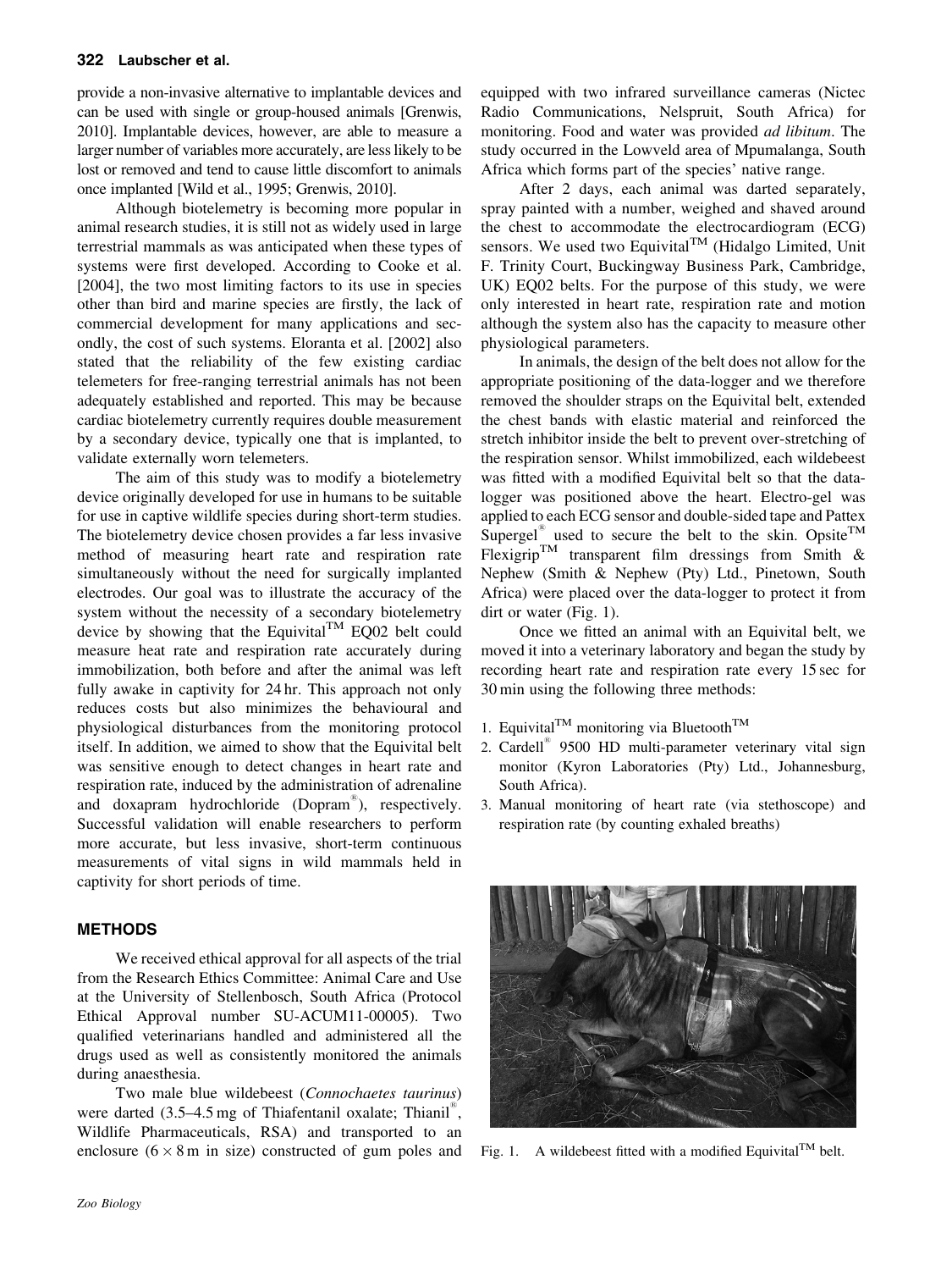This part of the study was referred to as Day 1 and all recordings were synchronised. For manual heart rate measurements, heart beats were counted as the number of heart beats/30 sec since it was difficult to manually count consecutive heart beats in a smaller interval. These values were then multiplied by 2 to get an estimated beats/minute. For manual counts of respiration rate, breaths/15 sec interval were counted and multiplied by 4 to get an estimated breaths/ minute. The Equivital and Cardell monitors reported estimated heart rates and respiration rates per minute every 15 sec. The Cardell monitor records heart rate with electrode clips attached to the animal that detect signals caused by changes of electrical conduction in the heart during the cardiac cycle. The system measures respiration rate directly through a Capnostat<sup>®</sup> mainstream  $CO<sub>2</sub>$  probe.

Once enough stable recordings were made and the animal showed no negative reactions to the anaesthetic, we injected the animal intravenously (IV) via the ear vein with 100 mg of doxapram hydrochloride (Dopram®). Doxapram hydrochloride is a respiratory stimulant that increases respiration and is often used in patients with respiratory depression or apnoea. We administered the doxapram hydrochloride in order to determine if all three methods of respiratory monitoring could detect possible changes due to its administration.

After the effects of the doxapram hydrochloride had completely worn off, we injected the animal with 2,000 IU of adrenaline IV, again via the ear vein. Adrenaline is known to increase heart rate and has a short half-life so that its expected effect lasts for no longer than 1 min. Again, this was done to determine if the three heart rate monitoring methods could accurately detect changes in heart rate due to the administration of the adrenaline.

Once heart rate stabilised, we continued vital sign monitoring and recording until 30 min of data had been collected. It must be noted that during the monitoring of wildebeest 1, a problem occurred with the positioning of the  $Capnostat<sup>®</sup>$  probe that is used for the measurement of respiration rate with the Cardell monitor. As a result, measurements were only taken with the Cardell monitor for the first 7 min of the study period.

The Cardell monitor was then disconnected, the animal moved back to the enclosure and the anaesthetic reversed  $(35-45 \text{ mg }$  naltrexone; Trexonil<sup>®</sup>, Wildlife Pharmaceuticals, RSA). Once awake, we left the animal in the enclosure for 24 hr. The process was repeated with the second wildebeest as well. It must be noted that battery life is a limiting factor when using the Bluetooth functionality of the system and thus it was decided to not exceed a 24-hr captivity period. External battery packs, however, are available for the system and could be used should the captivity period exceed 24 hr.

The next day, we darted the animals individually again and the previous days' protocol was repeated. This part of the study was referred to as Day 2.

Heart rate and respiration rate was continuously logged by the Equivital device whilst the animals were fully awake

and in captivity. These data were also used for analysis. In addition, the Equivital data-logger also detects the motion status of the animal via tri-axis accelerometry in terms of a.) Stationary; b.) Moving slowly; and c.) Moving fast. This motion status is logged every 15 sec. Because the intent was to compare motion status with heart rate and respiration, the motion measured by the belt was not correlated to any continuous behavioural monitoring and wildebeest were observed only to note if any abnormal behaviours were present.

#### Statistical Analysis

We analysed the data using a restricted maximum likelihood estimation (REML) which included day and recording method as fixed effects. This was done using the Variance Estimation and Precision module of Statistica (version 12) statistical software (StatSoft, Inc., 2013). We accepted differences within the fixed effects as being significant if the probability of rejection of  $H<sub>o</sub>$  was less than 5% ( $P < 0.05$ ). We calculated Two-way Intraclass Correlation Coefficients (ICC) for Absolute Agreement between the different methods of vital sign monitoring on both study days for each animal. This was done for the total 30-min study period on each day as well as for the 2-min period after the administration of adrenaline or doxapram hydrochloride. We included the Cardell measurements for wildebeest 1 in the latter analysis as the doxapram hydrochloride was administered 4.5 min after the study period began and, thus, the Cardell monitor was still measuring for the 2-min interval after administration of the doxapram hydrochloride. ICCs are used for assessing agreement between two methods of measurement and we considered coefficients as significant at a confidence level of 5% ( $P < 0.05$ ).

#### RESULTS

#### Day 1

Figures 2 and 3 show the heart rate (beats/minute) and respiration rate (breaths/minute) of wildebeest 1 and wildebeest 2, respectively, as measured over the total 30-min study period on Day 1. Wildebeest 1 showed a slight increase in heart rate followed by a noticeable decrease in response to the adrenaline given (Fig. 1). The Cardell measurements did not show as marked an increase as the other two methods. In comparison, wildebeest 2 showed a noticeable increase in heart rate directly following the administration of adrenaline and this is clearly illustrated by all three methods (Fig. 2). None of the animals showed a marked increase in respiration rate in response to the doxapram hydrochloride, and all three monitoring methods showed varied respiration patterns.

ICCs for Absolute Agreement calculated for the total 30-min study period for both animals on both days are given in Table 1. All ICCs were significant  $(P < 0.05)$ .

Mean heart rates and respiration rates calculated for both animals on both days are given in Table 2.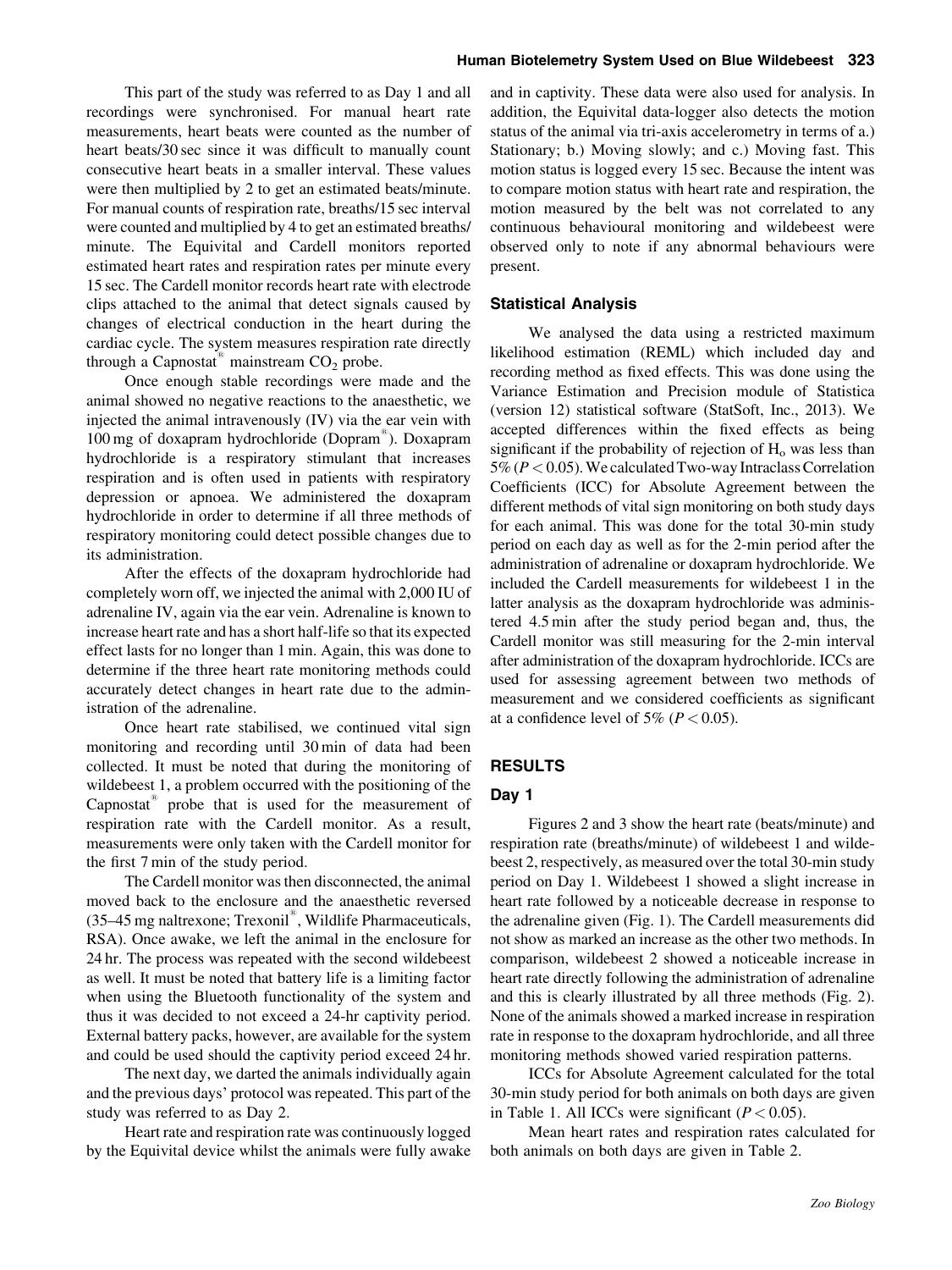

Fig. 2. The heart rate (beats/minute) and respiration rate (breaths/ minute) of wildebeest 1 on Day 1 over a 30-min period as measured with the Equivital system, a Cardell monitor and manually showing the response before and after the administration of adrenaline and doxapram hydrochloride.

ICCs for Absolute Agreement calculated for the 2-min period after the administration of adrenaline or doxapram hydrochloride for both animals on both days are given in Table 3. All ICCs were significant  $(P < 0.05)$  except for those ICCs indicated in Table 3.

No significant differences  $(P > 0.05)$  were found between mean heart rates and respiration rates measured with each of the three methods during this period on either of the two study days. Thus, all three methods measured similar heart rates and respiration rates during this period but measurements did not follow the same pattern (Figures 1–4).



Fig. 3. The heart rate (beats/minute) and respiration rate (breaths/ minute) of wildebeest 2 on Day 1 over a 30-min period as measured with the Equivital system, a Cardell monitor and manually showing the response before and after the administration of adrenaline and doxapram hydrochloride.

TABLE 1. ICCs for absolute agreement calculated between heart rates as well as respiration rates measured with the Equivital belt, a Cardell monitor and manually for both wildebeest for the entire study period

|                       |               | DAY 1               |               |                     |  |  |
|-----------------------|---------------|---------------------|---------------|---------------------|--|--|
|                       |               | Wildebeest 1        |               | Wildebeest 2        |  |  |
|                       | Heart<br>rate | Respiration<br>rate | Heart<br>rate | Respiration<br>rate |  |  |
| Equivital-<br>Cardell | 0.96          | *                   | 0.98          | 0.58                |  |  |
| Equivital-<br>Manual  | 0.88          | 0.92                | 0.93          | 0.60                |  |  |
| Cardell<br>Manual     | 0.87          | *                   | 0.92          | 0.30                |  |  |
|                       |               | DAY <sub>2</sub>    |               |                     |  |  |
| Equivital-<br>Cardell | 0.97          | 0.92                | 0.95          | 0.82                |  |  |
| Equivital-<br>Manual  | 0.76          | 0.89                | 0.78          |                     |  |  |
| Cardell-<br>Manual    | 0.73          | 0.82                | 0.73          | 0.53                |  |  |

\*The ICC was not calculated since only 7 min of data was recorded with the Cardell capnostat<sup>®</sup>.

#### Day 2

Figures 4 and 5 show the heart rate (beats/minute) and respiration rate (breaths/minute) of wildebeest 1 and wildebeest 2, respectively, as measured over the 30-min study period on Day 2. Again, Figure 4 shows that all three methods indicate a slight increase in wildebeest 1's heart rate followed by a noticeable decrease after the administration of adrenaline. Wildebeest 2, on the other hand, showed a slight decrease in heart rate followed by a marked increase following the administration of adrenaline with all three methods indicating the same pattern. After the administration of doxapram hydrochloride, wildebeest 1 showed an increased respiration rate measured with all three methods although the Cardell monitor measured the most marked increase. Wildebeest 2's respiration rate showed varied patterns between the three monitoring methods after the administration of doxapram hydrochloride with the Equivital and Cardell measurements showing the most similar pattern while the manual measurements showed noticeable fluctuations.

ICCs for Absolute Agreement for Day 2 are given in Table 1. All ICCs were found to be significant ( $P < 0.05$ ). Mean heart rates and respiration rates are given in Table 2. ICCs calculated for the 2-min period after the administration of adrenaline or doxapram hydrochloride on Day 2 are given in Table 3.

## Heart Rate and Respiration Rate Whilst in the **Enclosure**

The mean heart rate and respiration rate of wildebeest 1 while in the enclosure was calculated as  $65.39 \pm 0.21$  beats/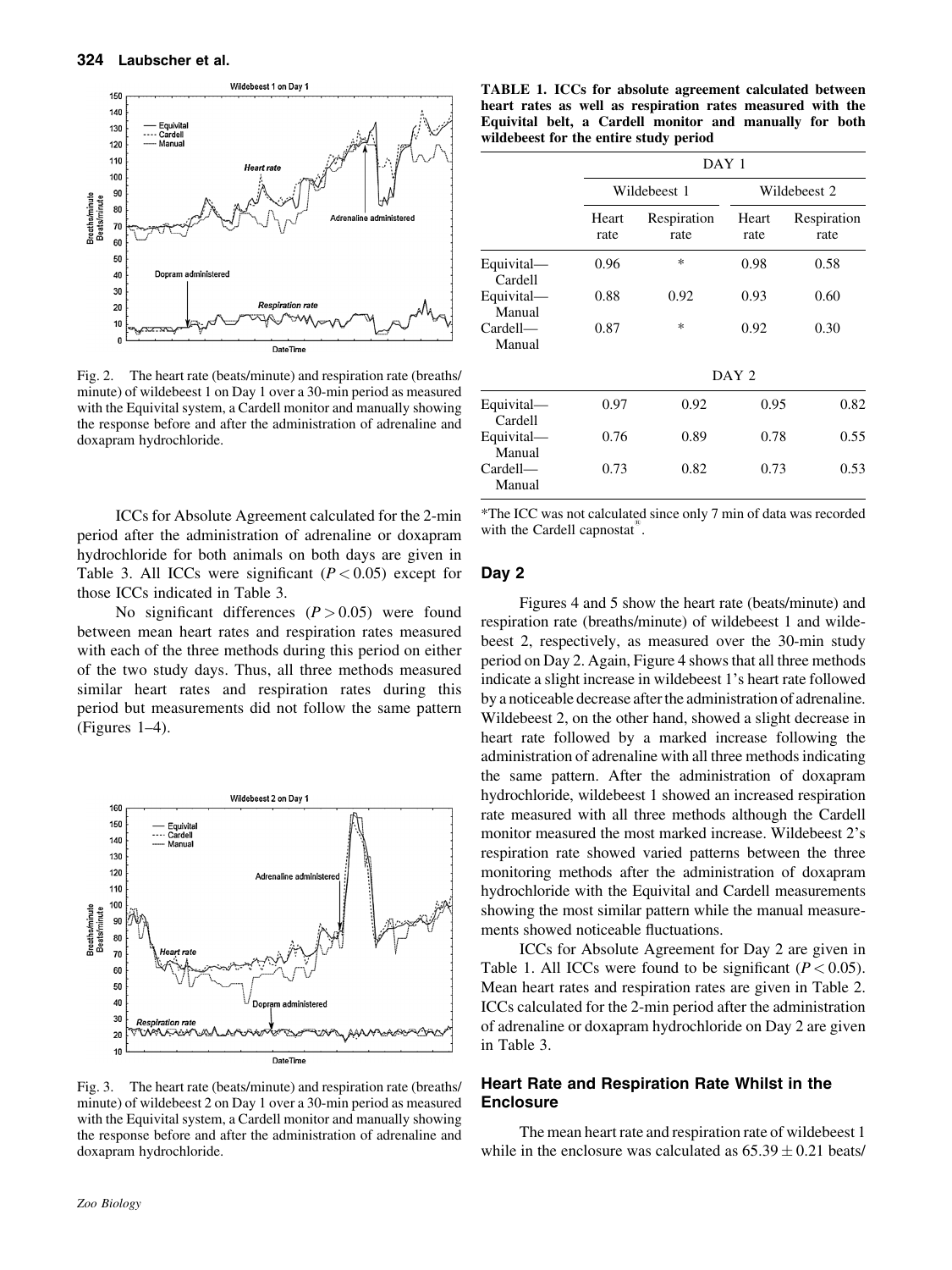|  |                                                            |  | <b>TABLE 2.</b> Mean heart rates (beats/minute) and respiration rates (breaths/minute) $\pm$ standard error of the mean (S.E.M.) as |  |  |  |
|--|------------------------------------------------------------|--|-------------------------------------------------------------------------------------------------------------------------------------|--|--|--|
|  | measured by the three different methods on Day 1 and Day 2 |  |                                                                                                                                     |  |  |  |

|                              | DAY 1                                        |                                              |                                              |                                                 |                                            |                                           |  |
|------------------------------|----------------------------------------------|----------------------------------------------|----------------------------------------------|-------------------------------------------------|--------------------------------------------|-------------------------------------------|--|
|                              |                                              | Mean heart rate                              |                                              | Mean respiration rates                          |                                            |                                           |  |
|                              | Equivital                                    | Cardell                                      | Manual                                       | Equivital                                       | Cardell                                    | Manual                                    |  |
| Wildebeest 1<br>Wildebeest 2 | $91.24^a + 1.61$<br>$83.40^a + 1.74$         | $92.26^a \pm 1.61$<br>$83.79^{\rm a} + 1.75$ | $84.55^{\rm b} \pm 1.61$<br>$80.24^a + 2.22$ | $10.90^a + 0.33$<br>$22.12^a + 0.17$            | *<br>$22.06^a \pm 0.18$                    | $11.15^a + 0.33$<br>$21.19^a + 0.17$      |  |
|                              |                                              |                                              |                                              | DAY 2                                           |                                            |                                           |  |
| Wildebeest 1<br>Wildebeest 2 | $80.73^{\rm a} \pm 2.10$<br>$69.76^a + 1.65$ | $81.94^a + 2.10$<br>$70.79^{\rm a} + 1.65$   | $78.81^a + 2.10$<br>$62.18^b + 1.65$         | $12.47^{\rm a} \pm 0.44$<br>$23.81^{ab} + 0.19$ | $13.27^{\rm a} + 0.44$<br>$23.64^b + 0.19$ | $13.38^a \pm 0.44$<br>$23.19^{bc} + 0.19$ |  |

<sup>abc</sup> Means with the same letter between methods for a specific animal do not differ significantly ( $P > 0.05$ ). \*The Cardell measurements for respiration were excluded from this analysis as measurements were only taken for 7 min of the total study period.

min and  $10.67 \pm 0.12$  breaths/min, respectively. The mean heart rate and respiration rate of wildebeest 2 while in the enclosure was calculated as  $70.80 \pm 0.36$  beats/min and  $13.30 \pm 0.09$  breaths/min, respectively.

We also calculated mean heart rates and respiration rates per animal for each motion category as measured by the Equivital belt. Both heart rate and respiration rate increased significantly  $(P < 0.05)$  with motion (Table 4).

The results showed that wildebeest 1 spent 68.79% of its time being stationary, 27.62% of its time moving slowly and 3.59% of its time moving fast. In comparison, wildebeest 2 spent 76.62% of its time being stationary, 18.86% of its time moving slowly and 4.52% of its time moving fast.

TABLE 3. ICCs for absolute agreement calculated between heart rates as well as respiration rates measured with the Equivital belt, a Cardell monitor and manually for both wildebeest for the 2-min period after the administration of adrenaline or doxapram hydrochloride

|                       |               | DAY 1               |               |                     |  |  |  |
|-----------------------|---------------|---------------------|---------------|---------------------|--|--|--|
|                       |               | Wildebeest 1        |               | Wildebeest 2        |  |  |  |
|                       | Heart<br>rate | Respiration<br>rate | Heart<br>rate | Respiration<br>rate |  |  |  |
| Equivital—<br>Cardell | 0.42          | $0.45*$             | 0.95          | $0.07*$<br>0.89     |  |  |  |
| Equivital-<br>Manual  | 0.93          | 0.72                | 0.97          |                     |  |  |  |
| Cardell-<br>Manual    | 0.36          | $0.30*$             | 0.92          | $0.04*$             |  |  |  |
|                       |               | DAY 2               |               |                     |  |  |  |
| Equivital—<br>Cardell | 0.96          | 0.90                | 0.87          | 0.74                |  |  |  |
| Equivital-<br>Manual  | 0.69          | 0.71                | 0.71          | $0.39*$             |  |  |  |
| Cardell-<br>Manual    | 0.67          | 0.61                | 0.63          | $0.32*$             |  |  |  |

\*ICC is not significant  $(P > 0.05)$ .

#### **DISCUSSION**

The results showed that the Equivital system could accurately measure heart rate, both before and after being worn by a fully conscious wildebeest in captivity for 24 hr. The Equivital belt also measured heart rates ranging from 69.76–91.24 beats/min (bpm), which is similar to results reported by Dittberner [2011]. This author reported mean heart rates ranging from 70.5 to 102.9 bpm for blue wildebeest immobilized with different variations of etorphine with hyaluronidase.

All three monitoring methods indicated that the heart rates of both animals responded differently to the administration of the adrenaline on both study days. These responses cannot be explained in this study but may be related to unknown underlying physiological mechanisms. Both the Cardell monitor and those measurements taken manually showed a lack of sensitivity to heart rate changes in response to adrenaline on at least one of the study days,



Fig. 4. The heart rate (beats/minute) and respiration rate (breaths/ minute) of wildebeest 1 on Day 2 over a 30-min period as measured with the Equivital system, a Cardell monitor and manually showing the response before and after the administration of adrenaline and doxapram hydrochloride.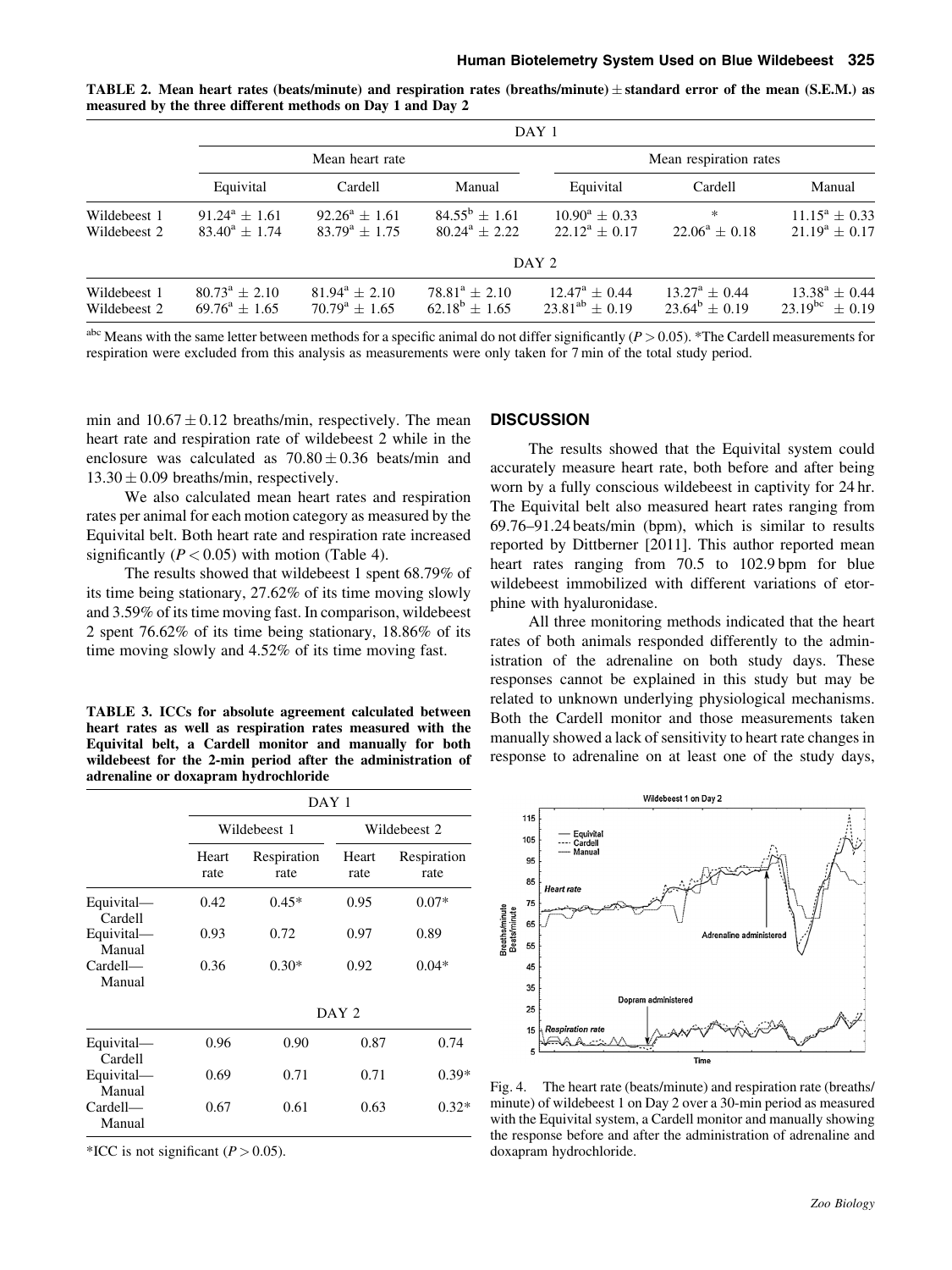

Fig. 5. The heart rate (beats/minute) and respiration rate (breaths/ minute) of wildebeest 2 on Day 2 over a 30-min period as measured with the Equivital system, a Cardell monitor and manually showing the response before and after the administration of adrenaline and doxapram hydrochloride.

indicating that erroneous measurements may have been taken using these two methods. However, in both animals on both study days, the Equivital belt measurements had a good to excellent agreement with at least one of the other monitoring methods if not with both.

Respiration rate results were more confounding with all three methods showing varied agreements with each other. In wildebeest 1 on both days, it appeared that all three methods recorded accurate readings, showing excellent agreements with each other. However, in wildebeest 2, the three methods showed at best a moderate agreement with each other except for the Equivital belt measurements which were in good agreement with the Cardell measurements on Day 2. This lack of consistency may be attributable to the sensitivity of the Cardell capnostat<sup>®</sup> probe in picking up subtle changes in respiration such as an increase in shallow breaths induced by anaesthesia. These shallow breaths may not have been picked up by the Equivital respiration sensor or manual respiration counts. In addition, manual measurements of respiration rate were calculated from the counting of exhaled breaths with no fractional component (unlike the Equivital system) so that there was a lack of sensitivity in picking up changes in respiration.

This inconsistency between the three methods in measuring respiration was evident as well after the

administration of doxapram hydrochloride. However, the Equivital belt showed at least a moderate to good agreement with one of the other two methods in each of the animals on both study days. Weaker agreements were found between the Cardell and manual measurements during this time indicating again that erroneous readings were likely taken with one of these methods.

We found that mean respiration rates measured with the Equivital belt while the animals were in the enclosure ranged from 7.92–19.10 breaths/min. which is comparable to those reported by Mortola and Lanthier [2005] for blue wildebeest (17 breaths/min). In agreement with our findings where the Equivital belt respiration rates for the anaesthetised animals ranged from 10.90 to 23.81 breaths/min, Dittberner [2011] reported respiration rates for immobilised blue wildebeest to range from 19 to 26 breaths/min.

The analysis of belt-measured motion served to further substantiate its measures of heart and respiration rates. We expected that moving fast would result in the highest mean heart rates and mean respiration rates since increased motor activity can result in increased respiratory and cardiovascular output [Price and Sibly, 1993].

Overall, the study found that the modified version of the Equivital belt can measure heart rate, respiration rate and motion in this species with a good degree of accuracy. The inconsistencies, found in respiration rate using all three monitoring methods, require further investigation in order to fully explain them. The successful use of such a biotelemetry system can greatly improve the understanding of factors that may cause changes in these parameters whilst animals are conscious and in captivity.

#### **CONCLUSIONS**

- 1. The Equivital belt reliably measured heart rate in blue wildebeest when compared to heart rate measured with a Cardell monitor and measured manually, even after being worn for 24 hr in captivity
- 2. The Equivital belt could also accurately detect changes in heart rate due to the administration of adrenaline.
- 3. On both study days, respiration measured with the Equivital system was accurate when compared to respiration measured manually and with a Cardell monitor in the first wildebeest. It was less accurate in the second wildebeest; however, manual and Cardell respiration rates also showed only a moderate agreement with each other in this animal.

TABLE 4. Mean heart rates (beats/minute) and respiration rates (breaths/minute)  $\pm$  standard error of the means (S.E.M.) as measured by the Equivital belt for both wildebeest per motion category

| Motion        |                  | Wildebeest 1     | Wildebeest 2      |                  |  |
|---------------|------------------|------------------|-------------------|------------------|--|
|               | Heart rate       | Respiration rate | Heart rate        | Respiration rate |  |
| Stationary    | $61.96 \pm 0.24$ | $7.92 \pm 0.12$  | $64.20 \pm 0.36$  | $12.03 \pm 0.10$ |  |
| Moving slowly | $71.69 \pm 0.37$ | $16.62 \pm 0.19$ | $89.71 \pm 0.73$  | $17.11 \pm 0.20$ |  |
| Moving fast   | $82.53 \pm 1.04$ | $17.75 \pm 0.53$ | $103.74 \pm 1.50$ | $19.10 \pm 0.41$ |  |